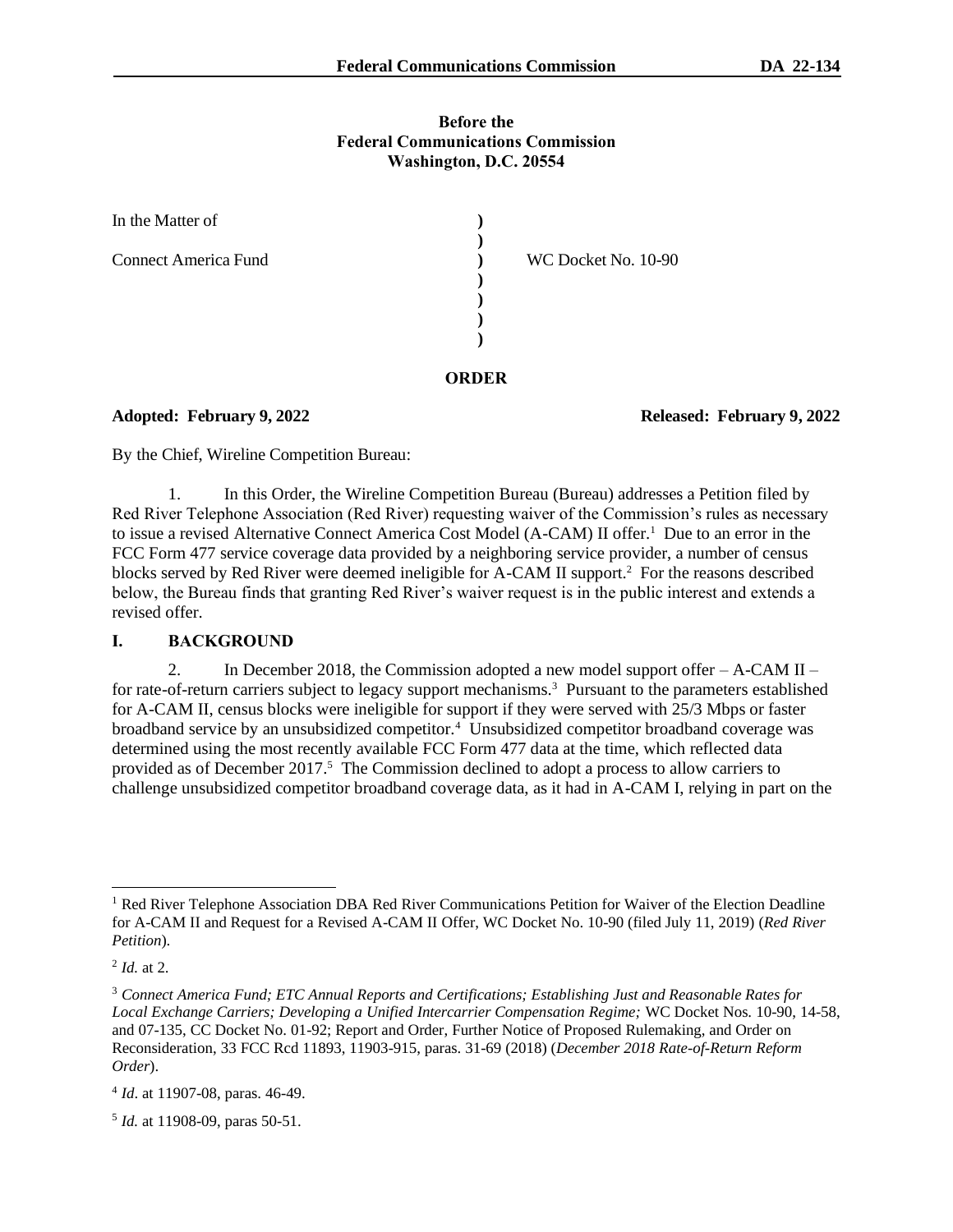low success rate of challenges in that instance.<sup>6</sup> On May 2, 2019, the Bureau issued A-CAM II offers based on the parameters established by the Commission.<sup>7</sup>

3. Red River is a rate-of-return carrier whose study area includes parts of Minnesota, North Dakota, and South Dakota. On July 11, 2019, Red River filed the present petition, asking the Commission to extend the deadline for electing A-CAM II sufficiently to provide time for the Bureau to issue a revised offer to Red River.<sup>8</sup> Specifically, Red River asked for a revised offer reflecting a correction of FCC Form 477 data filed by City of Barnesville Municipal Telephone (Barnesville), an adjacent incumbent local exchange carrier in Minnesota.<sup>9</sup> Barnesville's December 2017 FCC Form 477 data had erroneously included census blocks outside its study area, which resulted in the exclusion of census blocks from Red River's A-CAM II offer.<sup>10</sup> Red River elected its A-CAM II offer prior to the July 17, 2019, deadline, but expressly noted that it "reserved the right to accept a revised A-CAM II offer in the event that the Bureau acts favorably on its pending petition."<sup>11</sup>

## **II. DISCUSSION**

4. The Bureau may exercise its discretion to waive a rule where the particular facts make strict compliance inconsistent with the public interest.<sup>12</sup> In addition, the Bureau may take into account considerations of hardship, equity, or more effective implementation of overall policy on an individual basis.<sup>13</sup> Waiver of the Commission's rules is appropriate when (i) special circumstances warrant a deviation from the general rule, and (ii) such deviation will serve the public interest.<sup>14</sup> We find that the circumstances described by Red River meet this standard and, accordingly, grant Red River's petition for waiver.

5. Red River argues that, while the Commission declined to adopt a formal process in A-CAM II to challenge unsubsidized competitors' coverage data, the precedent of the A-CAM I challenge process supports issuing a corrected A-CAM II offer here.<sup>15</sup> Specifically, Red River notes that the Commission routinely granted challenges in A-CAM I when, as here, the alleged unsubsidized competitor conceded that its coverage data was inaccurate.<sup>16</sup>

6. We agree with Red River that a waiver is warranted to provide a corrected A-CAM II offer. In declining to adopt a challenge process for A-CAM II, the Commission sought to avoid a time-

<sup>8</sup> *Red River Petition*.

9 *Id.*

<sup>10</sup> *Id.* at 2. Barnesville filed a letter indicating that it would correct its FCC Form 477 data on June 4, 2019. *Id.* at Attach.

<sup>11</sup> Email from Jeff Olson, Red River Telephone Association, t[o ConnectAmerica@fcc.gov](mailto:ConnectAmerica@fcc.gov) (sent July 16, 2019) (electing A-CAM II offer).

<sup>12</sup> *Northeast Cellular Telephone Co. v. FCC*, 897 F.2d 1164, 1166 (D.C. Cir. 1990) (*Northeast Cellular*).

<sup>13</sup> *WAIT Radio v. FCC*, 418 F.2d 1153, 1159 (D.C. Cir. 1969); *Northeast Cellular,* 897 F.2d at 1166.

<sup>14</sup> *Northeast Cellular*, 897 F.2d at 1166.

<sup>15</sup> *Red River Petition* at 3-5.

<sup>16</sup> *Id.*

<sup>6</sup> *Id.* at 11908-10, paras. 50-54.

<sup>7</sup> *Wireline Competition Bureau Announces Alternative Connect America Cost Model II Support Amounts Offered to Rate-of-Return Carriers to Expand Rural Broadband*, WC Docket No. 10-90, Public Notice, DA 19-372 (WCB May 2, 2019) (*A-CAM II Offer Public Notice*); The Bureau issued offers correcting FCC errors in holding company cross-reference and model settings on June 5, 2019. *Wireline Competition Bureau Issues Corrected Connect America Model II Offers to 37 Companies, Extends the Election Deadline, and Seeks Comment on Location Adjustment Procedures*, WC Docket No. 10-90, Public Notice, DA 19-504 (WCB June 5, 2019).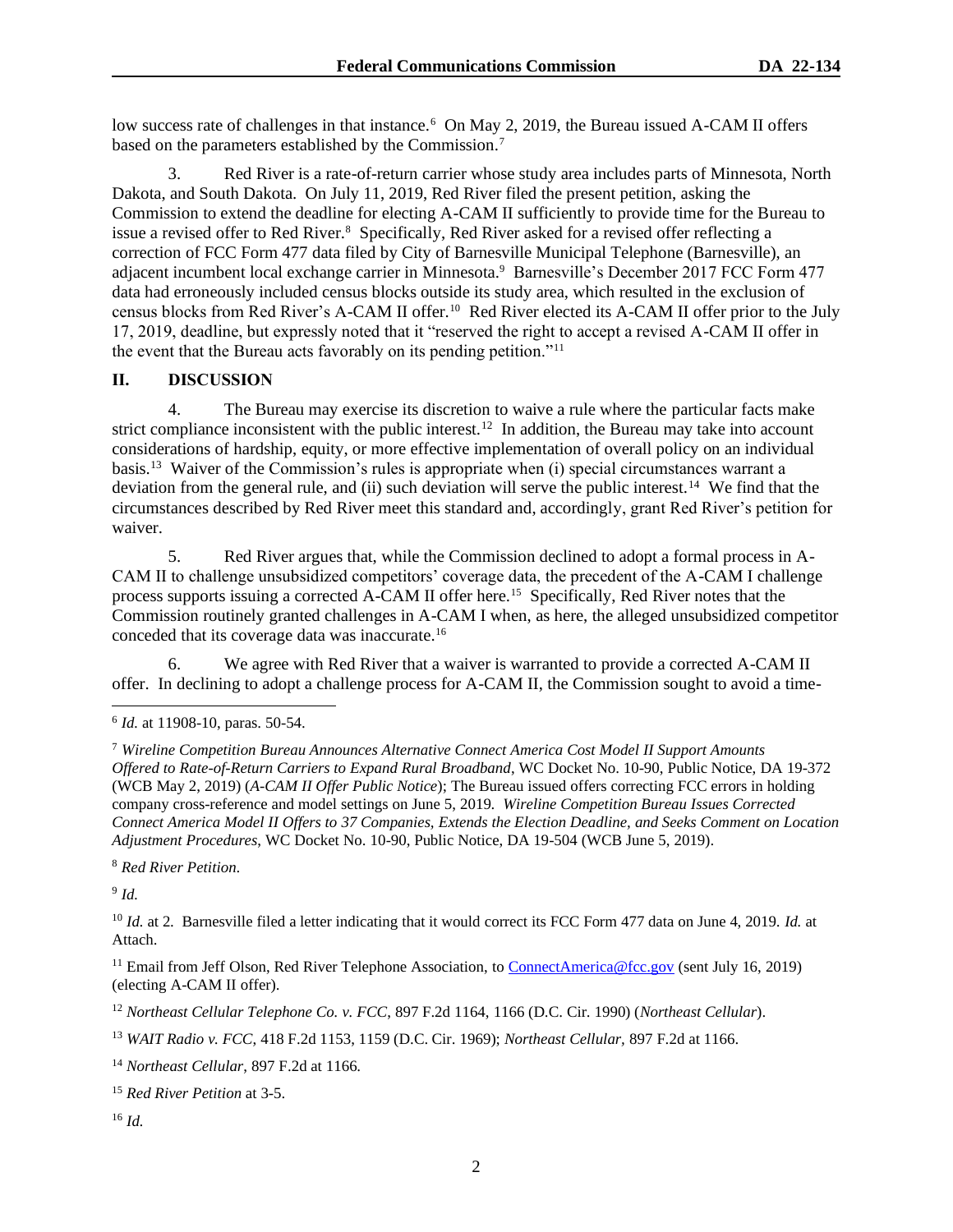consuming and labor-intensive process that it believed, based on prior experience, would yield relatively minor benefits and delay implementation of A-CAM II.<sup>17</sup> As Red River notes, voluntary corrections of good faith errors by the FCC Form 477-filing unsubsidized parties themselves were an exception to the Commission's general experience that A-CAM I challenges were not productive.<sup>18</sup> Given that Barnesville voluntarily filed corrected FCC Form 477 data for December 2017, the Bureau was able to prepare a corrected offer without a time-consuming fact-finding process. Other than the use of December 2017 FCC Form 477 data on file at the time of the initial A-CAM II offer, the corrected offer is fully consistent with the parameters set forth by the Commission in the *December 2018 Rate-of-Return Reform Order*.

7. Further, because Red River accepted A-CAM II and has reported deployment of at least 25/3 Mbps service to 2,151 currently eligible locations, Red River will be able to meet its interim deployment obligations, even with the addition of new eligible locations.<sup>19</sup> No further waiver will be required with respect to Red River's interim or final deployment obligations. As a result, the administrative burdens of authorizing a new offer to Red River are minimal. We also waive our broadband deployment reporting rules to the extent necessary to allow Red River to report previous deployment in the newly eligible census blocks that it would otherwise not be permitted to report because the deadline has passed. Because the census blocks were not previously eligible, Red River was not permitted to report deployment to locations in those census blocks at the time they would have been required.

8. The Bureau extends a revised A-CAM II offer to Red River. Red River's revised support, obligations, and eligible census blocks pursuant to the offer are specified in the Red River Offer Report.<sup>20</sup> In order to be authorized, Red River must file a revised letter electing the offer within 15 days of the release of this Order.<sup>21</sup> Pursuant to this offer, Red River would receive \$5,929,055 per year over a ten-year term beginning January 1, 2019.<sup>22</sup> If accepted, Red River would be obligated to provide at least 25/3 Mbps service to 2,284 eligible locations and at least 4/1 Mbps service to 347 eligible locations, increases from 1,628 eligible locations and 287 eligible locations, respectively.<sup>23</sup>

## **III. ORDERING CLAUSES**

9. Accordingly, IT IS ORDERED that, pursuant to sections 0.91, 0.291, and 1.3 of the Commission's rules, 47 CFR §§ 0.91, 0.291, 1.3, the Red River Telephone Association's Petition for Waiver of the Commission's Alternative Connect America Cost Model support rules IS GRANTED.

<sup>17</sup> *December 2018 Rate-of-Return Reform Order*, 33 FCC Rcd at 11908-09, para. 50.

<sup>18</sup> *Connect America Fund*, WC Docket No. 10-90, Order, 31 FCC Rcd 7790, 7800-01, paras. 37-39 (2016) (granting 40 challenges to coverage data based on a declaration provided by the challenged party).

<sup>19</sup> *See Connect America Fund Broadband Map* (*available at* [https://data.usac.org/publicreports/caf-map/\)](https://data.usac.org/publicreports/caf-map/)*.*

<sup>20</sup> *See Red River Offer Report*, available at: [https://www.fcc.gov/document/caf-ii-cam-252-red-river-offer-report.](https://www.fcc.gov/document/caf-ii-cam-252-red-river-offer-report)

<sup>&</sup>lt;sup>21</sup> Red River should submit its election letter to the Bureau a[t ConnectAmerica@fcc.gov.](mailto:ConnectAmerica@fcc.gov) To elect the revised support amount, Red River must submit a letter signed by an officer of the company confirming that the carrier elects the A-CAM II support amount as specified in the Red River Offer Report released today and commits to satisfy the specific service obligations associated with that amount of model-based support. If it elects the A-CAM II support, Red River will not begin receiving such support until the Bureau issues a public notice authorizing the Universal Service Administrative Company to disburse the appropriate amounts.

<sup>&</sup>lt;sup>22</sup> See Red River Offer Report. If authorized, USAC shall provide retroactive adjustments to support since January 1, 2019. We note that the offered amount is approximately \$400,000 less than the amount estimated by Red River in its Petition. *Red River Petition* at 2. Red River's estimate included three census blocks that remain ineligible even after Barnesville's correction and other minor calculation errors.

<sup>23</sup> *Red River Offer Report.*